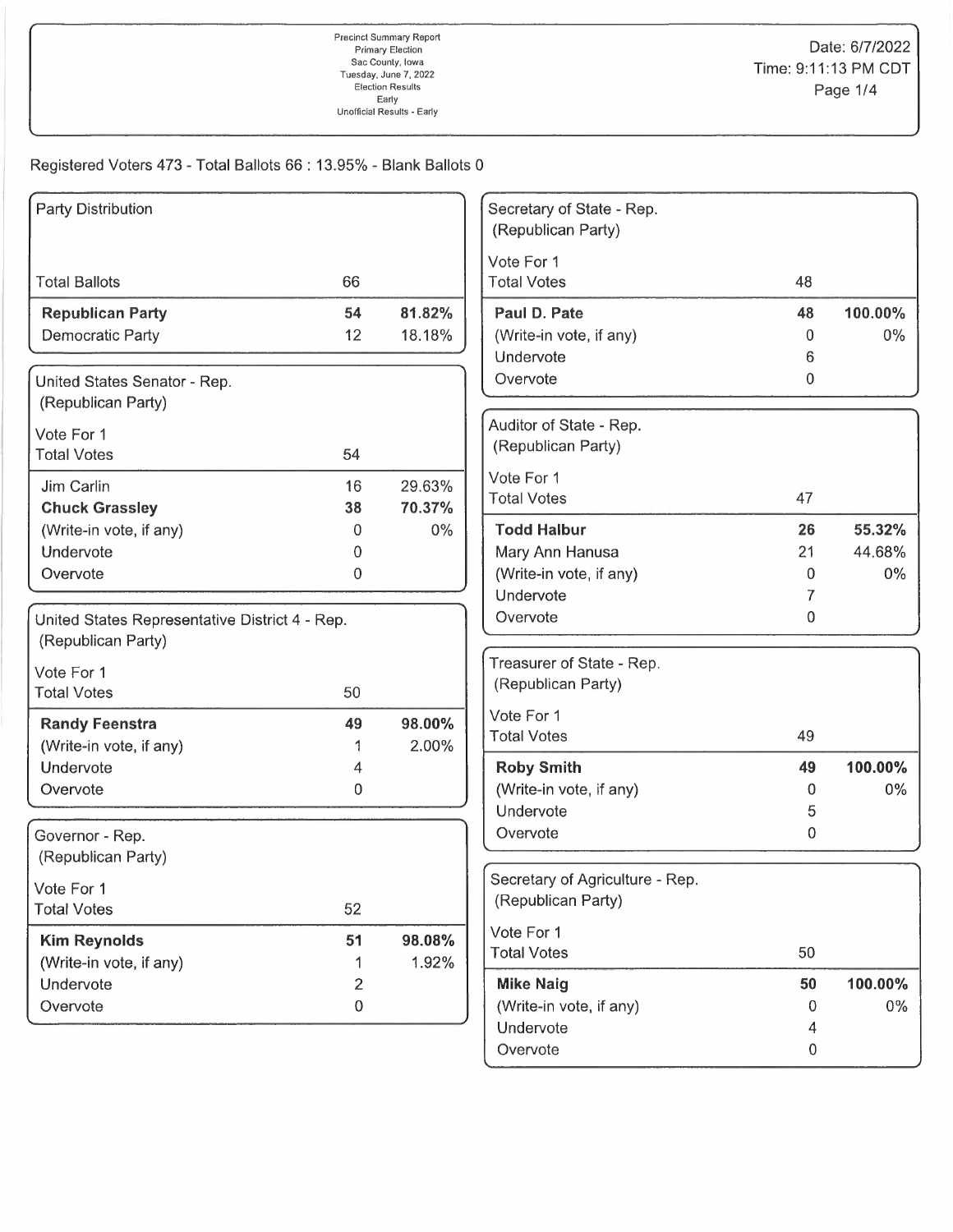Registered Voters 473 - Total Ballots 66: 13.95% - Blank Ballots 0

| Attorney General - Rep.                |              |         | County Recorder - Rep.                         |                |         |
|----------------------------------------|--------------|---------|------------------------------------------------|----------------|---------|
| (Republican Party)                     |              |         | (Republican Party)                             |                |         |
| Vote For 1                             |              |         | Vote For 1                                     |                |         |
| <b>Total Votes</b>                     | 47           |         | <b>Total Votes</b>                             | 52             |         |
| <b>Brenna Bird</b>                     | 46           | 97.87%  | <b>Laura McKeever</b>                          | 51             | 98.08%  |
| (Write-in vote, if any)                |              | 2.13%   | (Write-in vote, if any)                        |                | 1.92%   |
| Undervote                              | 7            |         | Undervote                                      | 2              |         |
| Overvote                               | 0            |         | Overvote                                       | 0              |         |
| State Senator District 4 - Rep.        |              |         | County Attorney - Rep.                         |                |         |
| (Republican Party)                     |              |         | (Republican Party)                             |                |         |
| Vote For 1                             |              |         | Vote For 1                                     |                |         |
| <b>Total Votes</b>                     | 47           |         | <b>Total Votes</b>                             | 52             |         |
| <b>Tim Kraayenbrink</b>                | 46           | 97.87%  | <b>Ben Smith</b>                               | 52             | 100.00% |
| (Write-in vote, if any)                |              | 2.13%   | (Write-in vote, if any)                        | 0              | 0%      |
| Undervote                              | 7            |         | Undervote                                      | $\overline{2}$ |         |
| Overvote                               | $\mathbf{0}$ |         | Overvote                                       | 0              |         |
| State Representative District 7 - Rep. |              |         | United States Senator - Dem.                   |                |         |
| (Republican Party)                     |              |         | (Democratic Party)                             |                |         |
| Vote For 1                             |              |         | Vote For 1                                     |                |         |
| <b>Total Votes</b>                     | 49           |         | <b>Total Votes</b>                             | 12             |         |
| <b>Mike Sexton</b>                     | 49           | 100.00% | Abby Finkenauer                                | 5              | 41.67%  |
| (Write-in vote, if any)                | 0            | $0\%$   | <b>Michael Franken</b>                         | 6              | 50.00%  |
| Undervote                              | 5            |         | <b>Glenn Hurst</b>                             | 1              | 8.33%   |
| Overvote                               | 0            |         | (Write-in vote, if any)                        | 0              | $0\%$   |
|                                        |              |         | Undervote                                      | 0              |         |
| County Treasurer - Rep.                |              |         | Overvote                                       | 0              |         |
| (Republican Party)                     |              |         |                                                |                |         |
| Vote For 1                             |              |         | United States Representative District 4 - Dem. |                |         |
| <b>Total Votes</b>                     | 51           |         | (Democratic Party)                             |                |         |
| <b>Tina Roth</b>                       | 50           | 98.04%  | Vote For 1                                     |                |         |
| (Write-in vote, if any)                | 1            | 1.96%   | <b>Total Votes</b>                             | 10             |         |
| Undervote                              | 3            |         | <b>Ryan Melton</b>                             | 10             | 100.00% |
| Overvote                               | 0            |         | (Write-in vote, if any)                        | 0              | $0\%$   |
|                                        |              |         | Undervote                                      | $\overline{c}$ |         |
|                                        |              |         | Overvote                                       | 0              |         |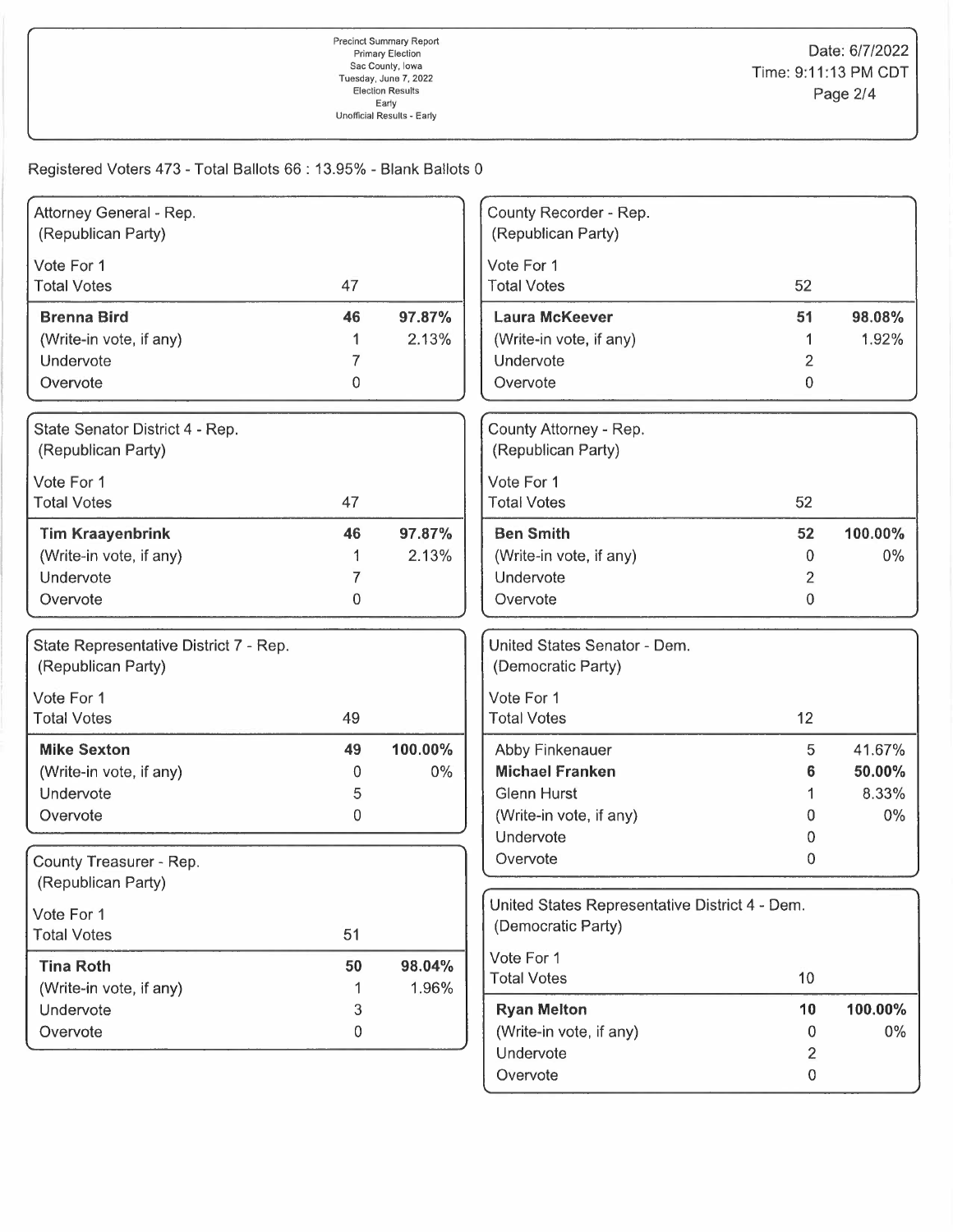Registered Voters 473 - Total Ballots 66 : 13.95% - Blank Ballots 0

| Governor - Dem.                                 |                |         | Secretary of Agriculture - Dem.               |                  |         |
|-------------------------------------------------|----------------|---------|-----------------------------------------------|------------------|---------|
| (Democratic Party)                              |                |         | (Democratic Party)                            |                  |         |
| Vote For 1                                      |                |         | Vote For 1                                    |                  |         |
| <b>Total Votes</b>                              | 11             |         | <b>Total Votes</b>                            | 11               |         |
| <b>Deidre DeJear</b>                            | 11             | 100.00% | <b>John Norwood</b>                           | 11               | 100.00% |
| (Write-in vote, if any)                         | 0              | $0\%$   | (Write-in vote, if any)                       | 0                | $0\%$   |
| Undervote                                       |                |         | Undervote                                     |                  |         |
| Overvote                                        | 0              |         | Overvote                                      | 0                |         |
|                                                 |                |         |                                               |                  |         |
| Secretary of State - Dem.<br>(Democratic Party) |                |         | Attorney General - Dem.<br>(Democratic Party) |                  |         |
|                                                 |                |         |                                               |                  |         |
| Vote For 1                                      |                |         | Vote For 1                                    | 10               |         |
| <b>Total Votes</b>                              | 9              |         | <b>Total Votes</b>                            |                  |         |
| <b>Joel Miller</b>                              | 8              | 88.89%  | <b>Tom Miller</b>                             | 10               | 100.00% |
| Eric Van Lancker                                |                | 11.11%  | (Write-in vote, if any)                       | 0                | $0\%$   |
| (Write-in vote, if any)                         | 0              | 0%      | Undervote                                     | 2                |         |
| Undervote                                       | 3              |         | Overvote                                      | 0                |         |
| Overvote                                        | 0              |         |                                               |                  |         |
|                                                 |                |         | State Senator District 4 - Dem.               |                  |         |
| Auditor of State - Dem.                         |                |         | (Democratic Party)                            |                  |         |
| (Democratic Party)                              |                |         | Vote For 1                                    |                  |         |
| Vote For 1                                      |                |         | <b>Total Votes</b>                            | $\mathbf 0$      |         |
| <b>Total Votes</b>                              | 10             |         |                                               |                  |         |
|                                                 |                |         | (Write-in vote, if any)                       | $\mathbf{0}$     | 0%      |
| <b>Rob Sand</b>                                 | 10             | 100.00% | Undervote                                     | 12               |         |
| (Write-in vote, if any)                         | 0              | 0%      | Overvote                                      | $\overline{0}$   |         |
| Undervote                                       | $\overline{2}$ |         |                                               |                  |         |
| Overvote                                        | 0              |         | State Representative District 7 - Dem.        |                  |         |
|                                                 |                |         | (Democratic Party)                            |                  |         |
| Treasurer of State - Dem.                       |                |         | Vote For 1                                    |                  |         |
| (Democratic Party)                              |                |         | <b>Total Votes</b>                            | $\,0\,$          |         |
| Vote For 1                                      |                |         | (Write-in vote, if any)                       | $\overline{0}$   | $0\%$   |
| <b>Total Votes</b>                              | 11             |         | Undervote                                     | 12               |         |
| Michael L. Fitzgerald                           | 11             | 100.00% | Overvote                                      | $\boldsymbol{0}$ |         |
| (Write-in vote, if any)                         | 0              | 0%      |                                               |                  |         |
| Undervote                                       |                |         |                                               |                  |         |
| Overvote                                        | 0              |         |                                               |                  |         |
|                                                 |                |         |                                               |                  |         |